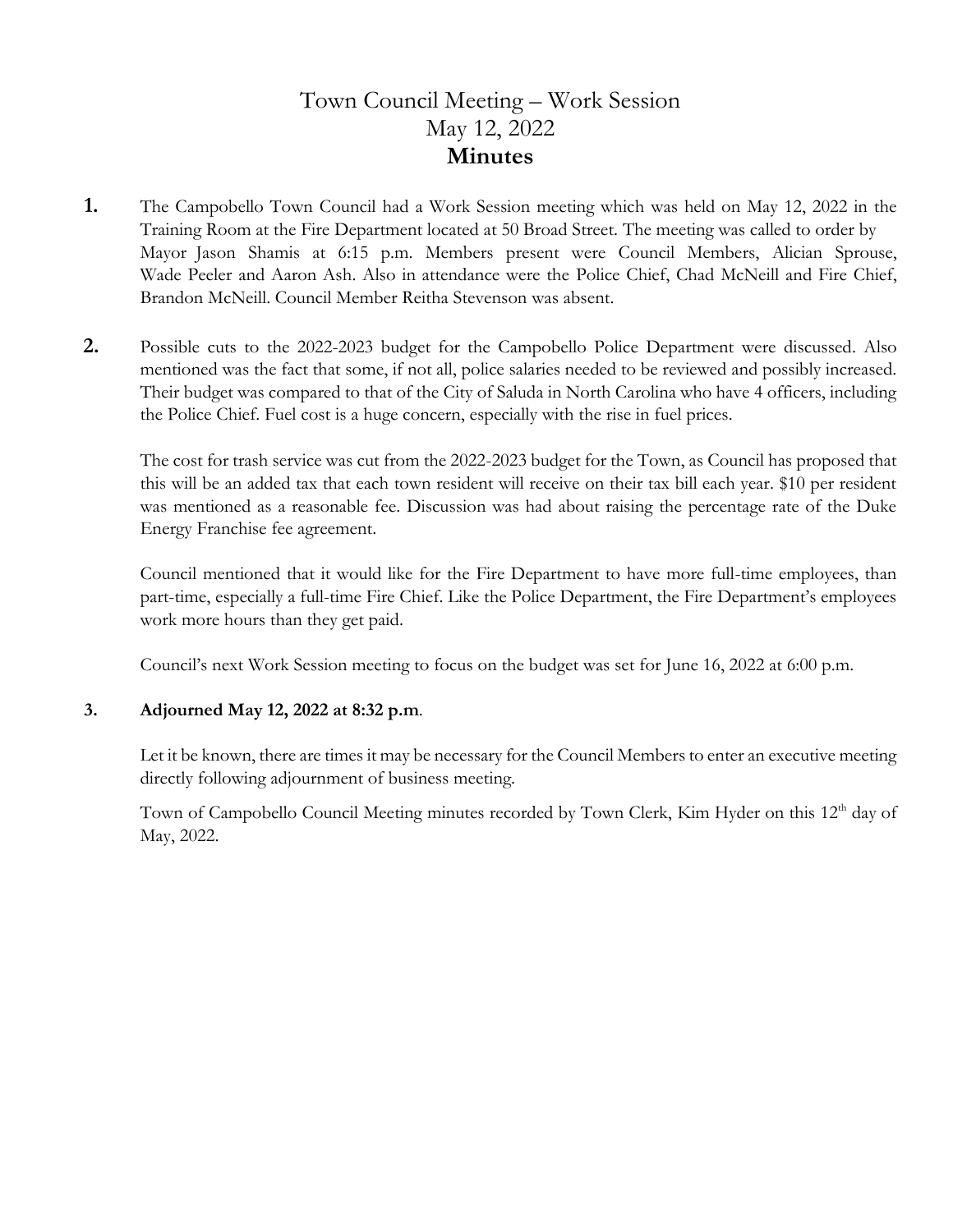### **Campobello Town Council Meeting May 2, 2022 Minutes**

- **1.** The meeting of the Campobello Town Council was held on May 2, 2022 in the Campobello Fire Department training room located at 50 Broad Street. The meeting was called to order by Mayor Jason Shamis at 7:00 p.m. Council Members present were Aaron Ash, Wade Peeler, Alician Sprouse and Reitha Stevenson. Also in attendance was Fire Chief Brandon McNeill and Police Chief Chad McNeill. The Pledge of Allegiance was recited by all.
- **2.** Mayor Shamis made comment that he was going to be fair by only allowing those to speak who had completed a Request to Speak Before Council Form.
- **3.** Mayor Shamis asked if council had reviewed the April 4, 2022 work session minutes, April 4, 2022 council meeting minutes, April 12<sup>th</sup> Public Hearing minutes, April 12<sup>th</sup> Special Council Meeting minutes, April 19<sup>th</sup> Special Council Meeting minutes and April 29<sup>th</sup> Executive Session minutes prior to the meeting and asked for a Motion to accept them. Council Member Peeler made a motion to accept the minutes of April  $4<sup>th</sup>$ , April  $12<sup>th</sup>$ , April  $19<sup>th</sup>$  and April  $29<sup>th</sup>$ , which were seconded by Council Member Ash and carried unanimous.
- **4.** Mayor Shamis made comment that the millage rate was a hot topic and proceeded to say that this Council has worked hard trying to dial in the budget. He made mention that Mayor Wilds had said to pay attention to the budget.
- **5.** Police Chief Chad McNeill and reported that the Campobello Police Department had a total of 120 calls for the month of April. Of those calls, were a couple of stolen cars and break-ins, so we made sure our on duty and reserve officers were out and about and we ended up catching one of the suspects that stole a vehicle. Council Member Sprouse asked how many of those calls were drug related. Chief McNeill answered 20-25 calls. Council Member Peeler asked if the Chief had paperwork for who was arrested. Chief McNeill answered yes and that some were DUS charges, drug charges and stolen vehicle. Mayor Shamis asked where the car was stolen from and Chief McNeill answered it was at A-1 Automotive. Mayor Shamis also mentioned that we have a job posting for an SRO and that we need to pause that job posting. Chief McNeill responded that the School District has already filled that position per our contract with them. Council Member Peeler said that in the future all decisions to hire needed to be brought before Council first, so as not to go over budget. He also asked if all of the officers have their LE01 and Chief McNeill answered in the affirmative. Council Member Ash asked if all of our volunteer officers are the reserve officers. Chief McNeill said that some were and some were not. Some guys work to keep their certification. Mayor Shamis asked if council had any further questions regarding the Police Department. No further questions were asked.
- **6.** Fire Chief Brandon McNeill reported that the Campobello Fire Department had a total of 22 calls for the month of April. Chief McNeill mentioned that the Fire Department attended S.T.E.A.M. at Campobello-Gramling school. We were able to give a fire extinguisher training for 150 students and 50 employees with Green River Cabin. Mayor Shamis asked if we currently have a job posting for two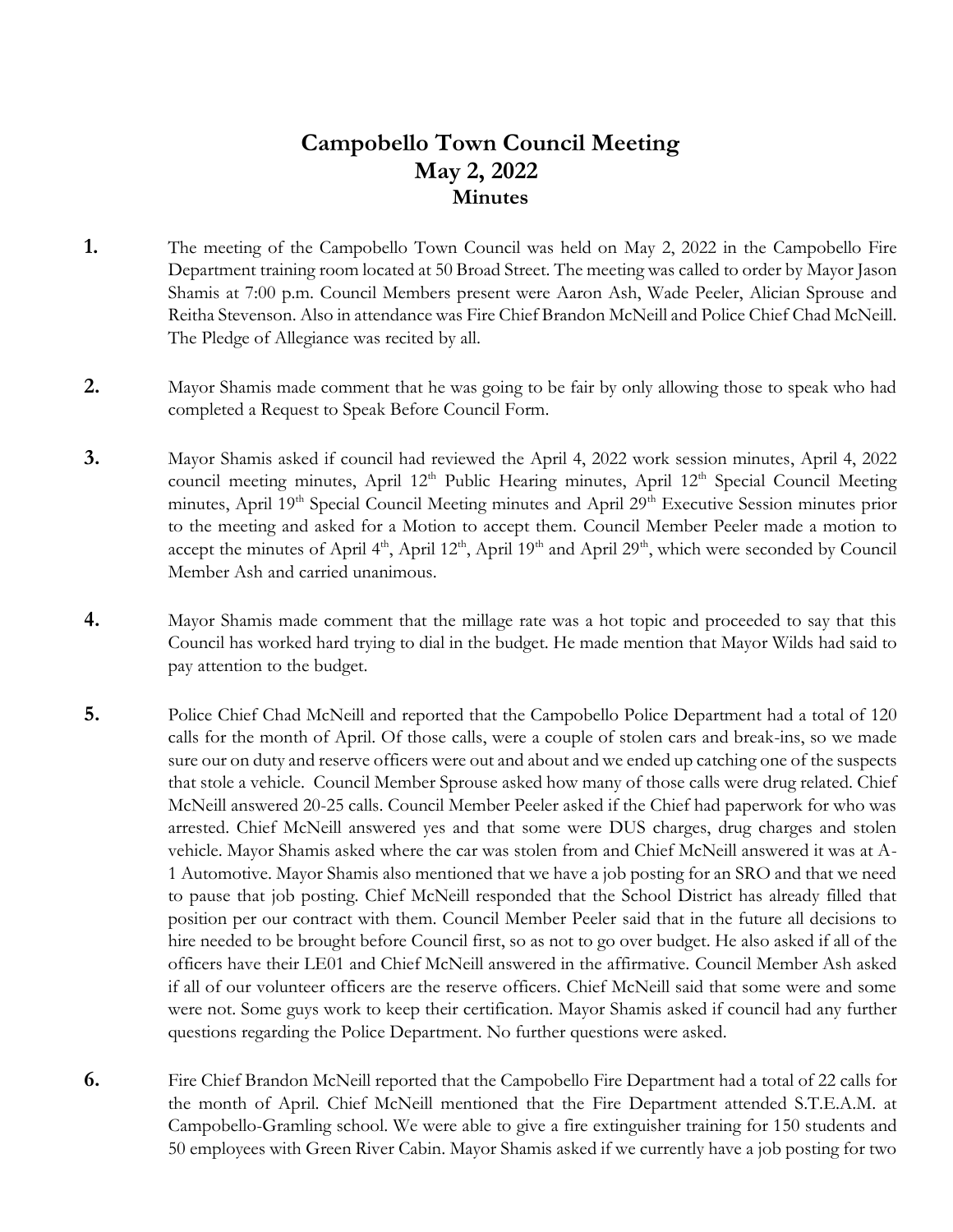part-time firefighters and Chief McNeill said that he wasn't aware of it. Council Member Peeler said it was on the website and Chief McNeill said the website keeps refreshing that post and he is ok with that as he welcomes applications. Mayor Shamis asked if council had any further questions for Fire Chief McNeill. No further questions were asked.

Mayor Shamis thanked both the Fire and Police Department for their hard work and long hours.

### **7. Old Business-**

- Chief McNeill updated everyone that the power is working down at the sign on Asheville Hwy as the wire was cut, but the breaker has been fixed. Council Member Ash said that he reached out to the lighting company that the County uses which is The Lighting Company out of Chesnee. They will reach out to him with a quote. Mayor Shamis said that they plan to use some of the American Rescue Plan of \$295,000 to update our Park and make it nice
- The Old Asheville Hwy project has been put out for re-bid due to the State requesting us to do so as we received some of our quotes late.
- The new signs are in, but we are waiting for the lights to be put in so that the sign can be seen at night. We are working on a contract with the property owner to get a Town entrance sign put up on Hwy. 11.
- Chief McNeill gave an updated that out of all of the letters sent out to various residents and businesses regarding clean up and condemned homes, we have received all of the Returned Receipts except one. Some have called and given their plan to get the issue corrected. One owner refused to speak with anyone but the Mayor. Council Member Ash asked who our Codes Enforcement Officer is and Chief McNeill answered Officer Chris Godfrey.
- Council Member Sprouse spoke of how Family Fun Day is set for this Saturday and we have 80 vendors signed up.
- Town resident Owenby said that he has had one volunteer for the Town's sewer project.

#### **8. New Business-**

- Mayor Shamis announced that we have a new candidate for our Planning and Zoning Committee. Town resident, Dennis Iskra, volunteered to head up the Planning and Zoning. Mayor Shamis asked for a Motion to accept him for this position. Council Member Sprouse made a motion to accept Mr. Iskra as a new member of the Planning and Zoning Committee, which was seconded by Council Member Peeler and carried unanimous.
- Mayor Shamis recognized Town resident Tammy Bowers who completed the form to speak before council regarding the Town's high millage rate and how our town is not only has the highest millage rate in the County, but is the  $10<sup>th</sup>$  highest in the State. She urged council to stop the overtaxing of its citizens and to stop the excessive spending of the Police Department, especially in the area of fuel. She was excited to hear and see that the agenda mentioned the lowering of the millage rate. She said that 80 mills is a good place to start in lower the millage. Council member Peeler commented that he had been looking at this before he got on council because everyone was blindsided and what services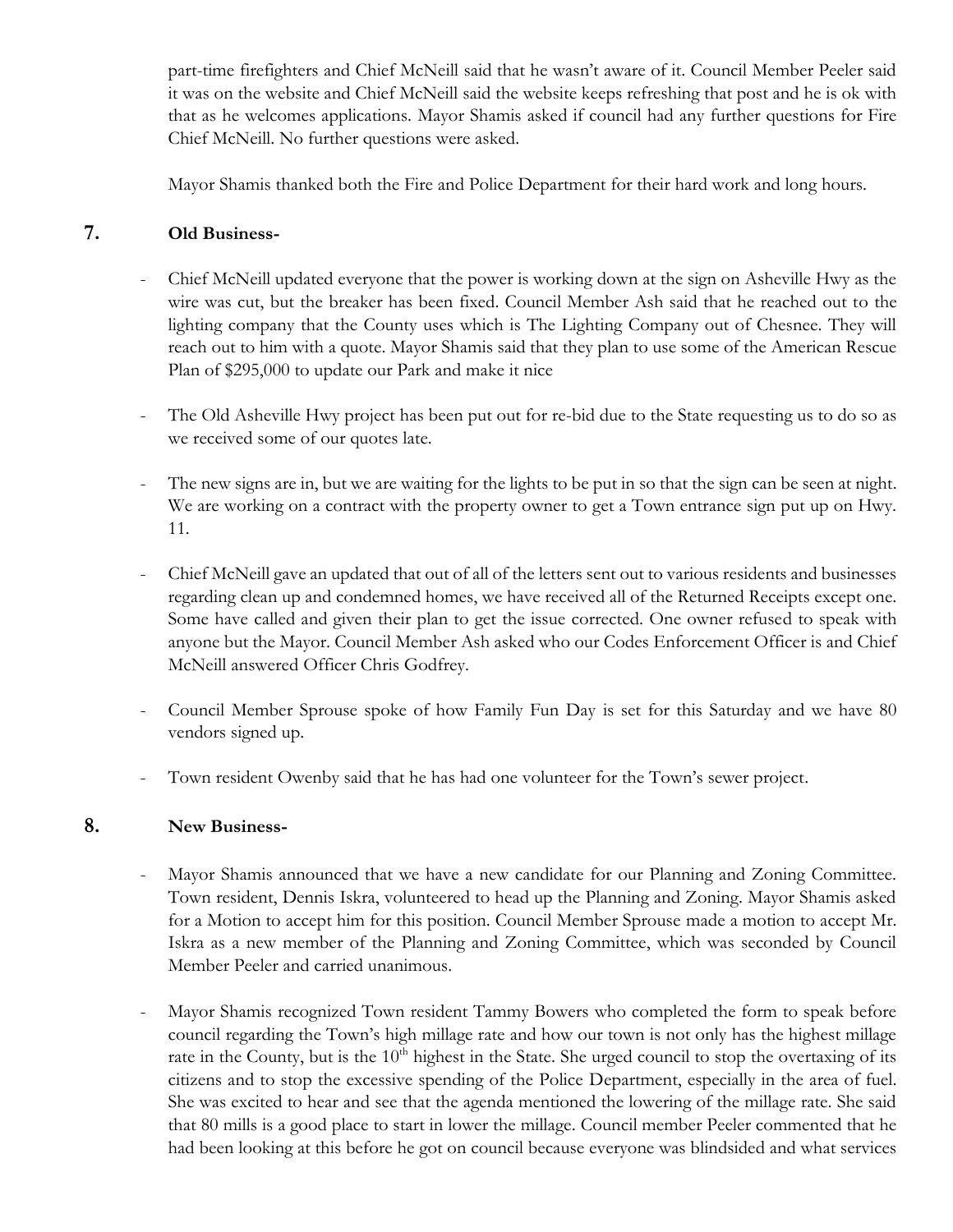are we offering. We've got to have voice in the community. Council Member Ash said it's time and that is what the people have elected us for to help with this burden. Council Member Stevenson said that we will sharpen our pencils and work on the upcoming budgets. Mayor Shamis said we want people to annex into our town, but why would they if our millage rate is so high, so our town will not grow. We need to listen to our citizens. Lou Nespeca, running for Spartanburg County Council, said while he appreciates the Campobello Fire Department and all they have done for him, but what else is there to offer other than trash service?

- Mayor Shamis recognized Town resident Phyllis Skuba who completed the form to speak before council regarding an update from her work with County Councilman, Bob Walker. She summarized Town Ordinance 5.203 and 5.204 regarding unsafe buildings. She asked what the follow-up will be after residents receive their letter to clean-up their property after the 90 days is up. Her opinion is to fine these people to give them a reason to get the work done to their property. She went on to list numerous residential and commercial properties throughout the Town that need attention. Chief McNeill stated that the Town adopted the property management codes of the State a few years ago because of the problems being able to enforce some of our ordinances. Chief McNeill stated that the Police Department gets its orders from Council. Council member Peeler stated that Mrs. Skuba read the town ordinance that stated who was in charge of enforcing the ordinances, which is the police chief and fire chief. We gave these properties 90 days to get things fixed but some of these homes already have grass that is grown knee high, which after 90 days will be even worse if they take the full 90 days to fix it.
- Mayor Shamis recognized Town resident Dennis Iskra who completed the form to speak before council regarding the millage rate and comparable towns within the State of SC. He stated that the average millage rate is .06184. We have nothing to offer to get new businesses to come into Campobello.
- Mayor and Council discussed dropping the millage rate. Council Member Ash asked if we would lose any services. Council Member Peeler said the Auditor did some calculations on a millage rate of 80 and said that the Town would still bring in \$37,458.00 extra even at this millage rate. No services would be cut. Council Member Peeler said we still need to be conservative on our budgets, but we can make 80 mills work. Mayor Shamis asked if there was a Motion to move our millage rate from .01483 to .080. Council Member Ash made a Motion to move our millage rate from .01483 to .080, which was seconded by Council Member Peelers and carried unanimous.
- Fire Chief McNeill spoke regarding the 8 lots that have been approved on Emma Drive. He spoke with Inman Campobello Water District regarding adding one or two fire hydrants. The cheapest option would be to add a line from the nearest hydrant to where Emma and Turner Ave., meet. The rough estimate for that would be \$40,000 to \$50,000. He did not get any other information as he did not want to waste time if that is not what council wanted to do.
- The culvert on Emma Drive also needs to be dealt with as it is large enough to support concrete trucks going in and out of there during construction. Mayor Shamis suggested that all of council go down Emma Drive to look at the culvert. This will also be added to the agenda for June.

#### **9. Other Business-**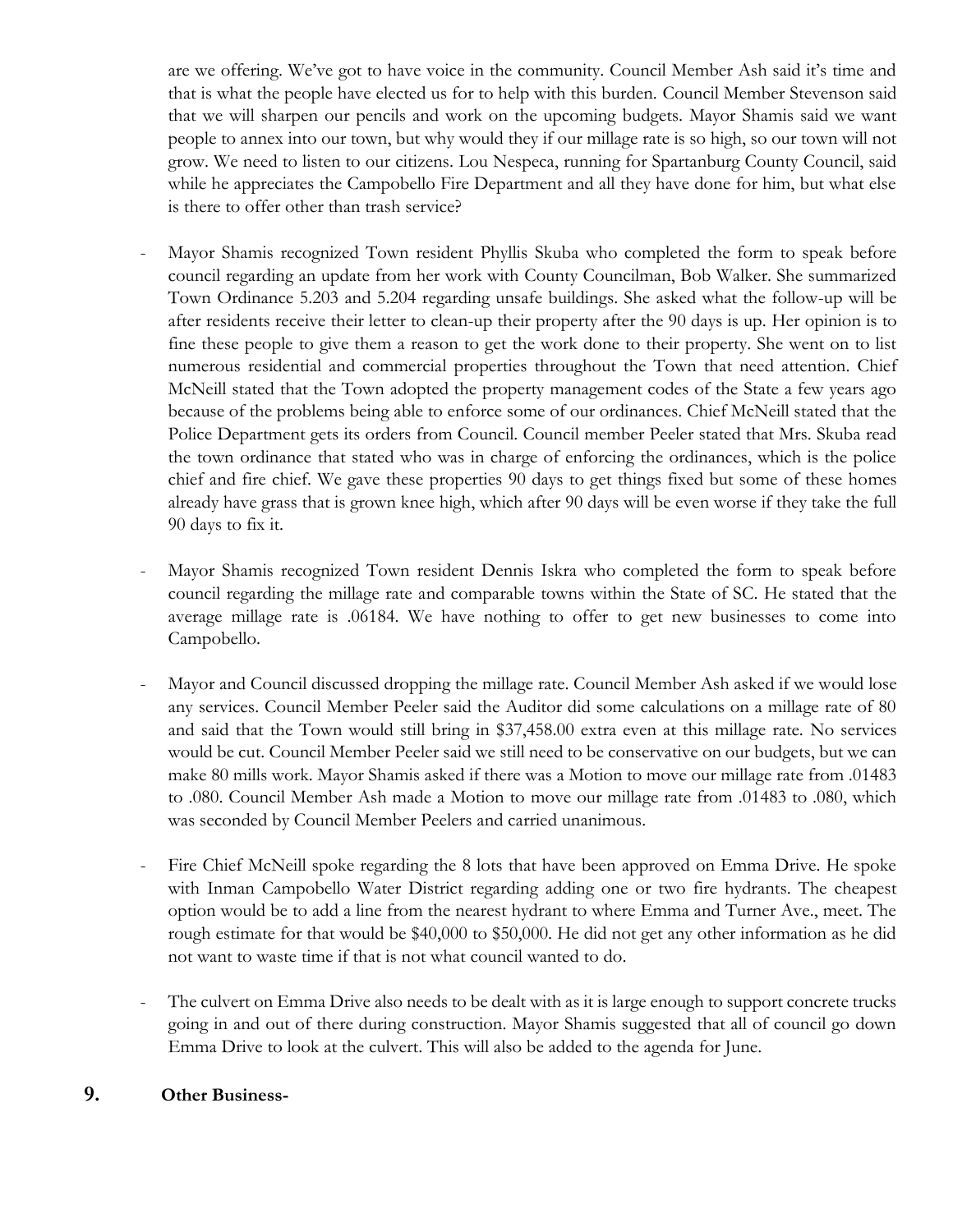- There is no update at this time from the Planning and Zoning Committee as there was no meeting April. ACOG continues to work on the Zoning ordinances.
- The scheduling of a budget work session was done for May 12, 2022 at 6:00p.m. This meeting will take place at the Fire Department's Training Room at 50 Broad Street.
- Council Member Peeler recognized that the McPeters family being present in the council meeting and their request for a speed bump when coming around the corner of Old Asheville Hwy. Mayor Shamis asked for this item to be added to June's agenda.
- Mayor Shamis asked for a Motion for council to enter into Executive Session. Council Member Peeler made a motion to enter into Executive Session to discuss matters dealing with employment, Appointment, compensation, promotion, demotion, discipline or release of an employee, which was seconded by Council Member Ash and carried unanimous. Council came out of Executive Session with no action taken. Motion was made by Council Member Sprouse to adjourn the Executive Session, which was seconded by Council Member Peeler and carried unanimous.

#### **10. Adjourned- May 2, 2022 at 11:22 p.m**.

With no further business presented, Council Member Sprouse made a motion to adjourn, second by Council Member Peeler and carried unanimous.

 Let it be known, there are times it may be necessary for the Council Members to enter an executive meeting.

Town of Campobello Council Meeting minutes recorded by Town Clerk, Kim Hyder on this 2<sup>nd</sup> day of May, 2022.